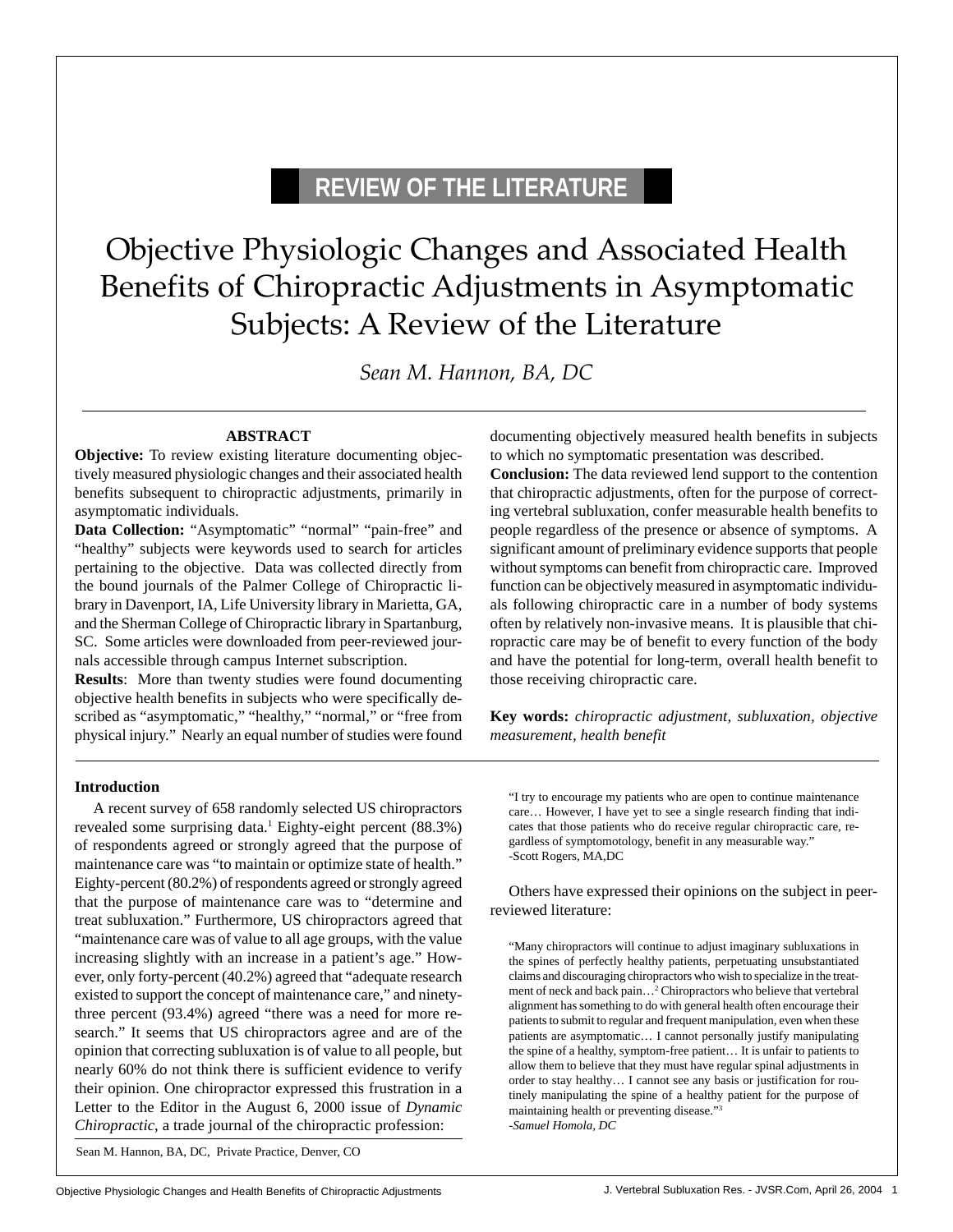Many in the chiropractic profession, often from seemingly different political camps, contend that chiropractic care is beneficial to people regardless of one's symptomatic presentation.4

"Straight chiropractic consists solely of the philosophy, science and art of locating, analyzing and assisting in the correction of vertebral subluxation because they are detrimental to the expression of innate intelligence."

- Definition of Straight Chiropractic according to The Federation of Straight Chiropractors & Organizations

"…pain may not be the symptomatic outcome of nociceptive stimulation of spinal structures. Such a conclusion has profound implications for the chiropractic profession. Clearly, patients do not need to be in pain to be candidates for spinal adjustments."5

- David Seaman, DC & James Winterstein, DC *(President of National Health Science University)*

This paper seeks to address this controversial issue and lend scientific validation to such a philosophical perspective by reviewing existing peer-reviewed literature.

Within the last several years there has been a tremendous interest in and focus on *subjective* measurements of chiropractic care as it relates to overall health and wellness. Numerous studies have documented the *subjective*, self-rated assessments of chiropractic care on overall health, quality of life, and wellness.<sup>6789101150</sup> Many of the studies involve adequate populations and have well-constructed methodologies. However, while self-rated surveys such as the RAND (SF-36) Health Survey, the Global Well-Being Scale (GWBS), and the Self-Rated Health/Wellness Survey (SRHW) are accepted forms of scientific measure, they are still often considered inferior to more *objective* measurements in the hierarchy of scientific methodology. The intent of this paper is to illustrate the objectively measured physiologic changes and their associated health benefit following the administration of chiropractic adjustments.

Particular attention has been given to identifying those studies that were conducted on reportedly "healthy," "normal," or otherwise, "asymptomatic" individuals. This has been done to illustrate that the correction of subluxation can be demonstrated to have both short- and long-term health benefits for individuals beyond that of back and neck pain relief. Furthermore, some studies reviewed here suggest that health benefits accrue regardless of the presence or absence of disease, infirmity, or the presence of symptoms.

#### **Review Design**

This paper has three parts. Part I will review literature that documents objective, physiologic changes following chiropractic care in asymptomatic individuals. Part II will review literature that documents objective, physiologic changes following chiropractic care in subjects to which there is *no mention* of symptoms or pathology. This could mean that the individuals involved in these studies may (or may not) have been asymptomatic. The studies in Part II are of particular interest because the lack of a symptomatic description of the subjects involved lends credence to the notion that symptomatic presentation is not necessarily relevant to the administration of chiropractic care. Part III reviews a minority of the literature involving individuals who presented with symptoms or pathology. Part III is of value to this discussion because it further documents studies to which objective, physiologic changes following chiropractic adjustments were measured.

Much of the data reviewed here have been reviewed before. However, what makes this review unique is that these data are reviewed not so much in terms of *what* factors were measured, but *who* were these factors being measured in. Since this review focuses on objectively measured physiologic changes and their associated health benefits primarily in "asymptomatic" subjects, the phenomenon of pain will not be addressed, despite the numerous studies documenting pain resolution following chiropractic care. Furthermore, for the purpose of consistent terminology and reader simplicity terms such as subluxation, vertebral subluxation complex, segmental dysfunction, joint complex dysfunction, manipulable lesion, or spinal fixation will be collectively referred to as "vertebral subluxation" or "subluxation." Similarly, adjustment, adjustive thrust, spinal manipulative therapy (SMT), HVLA manipulation, etc. will collectively be referred to as "adjustment" or "chiropractic adjustment."

#### **Part I: Objective Physiologic Changes in Asymptomatic Subjects**

There is an increasing body of evidence suggesting that the correction of subluxation through chiropractic adjustments improve physical functioning and health regardless of the presence or absence of symptoms or pathology. The studies summarized below document these *objective* physiologic changes and health benefits.

Nansel et al. <sup>12,13,14</sup> conducted several controlled, blinded studies in 1989, 1991, and 1992 to assess the effect of unilateral spinal adjustments on end range asymmetries in "asymptomatic" subjects. Results demonstrated that cervical adjustments ameliorated the lateral flexion asymmetries in the cervical spine. No statistically significant changes were found in control subjects. The vast amount of data regarding the physiologic consequences of a loss of range of motion (ROM) and tissue atrophy associated with immobilization is ample justification to recognize an improvement in ROM as a health benefit or contribution to improved function. The 1991 study also monitored changes in blood pressure, heart rate, and plasma catecholamine levels, but failed to show any statistically significant changes.

In 1993, Nansel *et al.15* conducted a randomized, doubleblind study again involving sixty-eight "healthy, non-symptomatic" subjects. Results indicated that cervical adjustments have significant effects on the tone of the lumbopelvic musculature by facilitating tonic neck reflexes involving intersegmental pathways. Interestingly, lower cervical adjustments had a more profound effect, a decrease in tone, on lumbopelvic musculature than upper cervical adjustments. In 1998, Pollard  $\&$  Ward<sup>16</sup> documented a similar link between the cervical spine and range of motion of the hip.

Pollard & Ward<sup>17</sup>, in 1996, report a progressive, short-term increase in strength of the quadriceps femoris in 15 subjects following a single chiropractic adjustment to the  $L_{3}/L_{4}$  motion segment in the side posture position. Subjects were described as "healthy, asymptomatic students" with "no history of recently diagnosed lumbar disc herniation, sprain, or other lumbar in**-**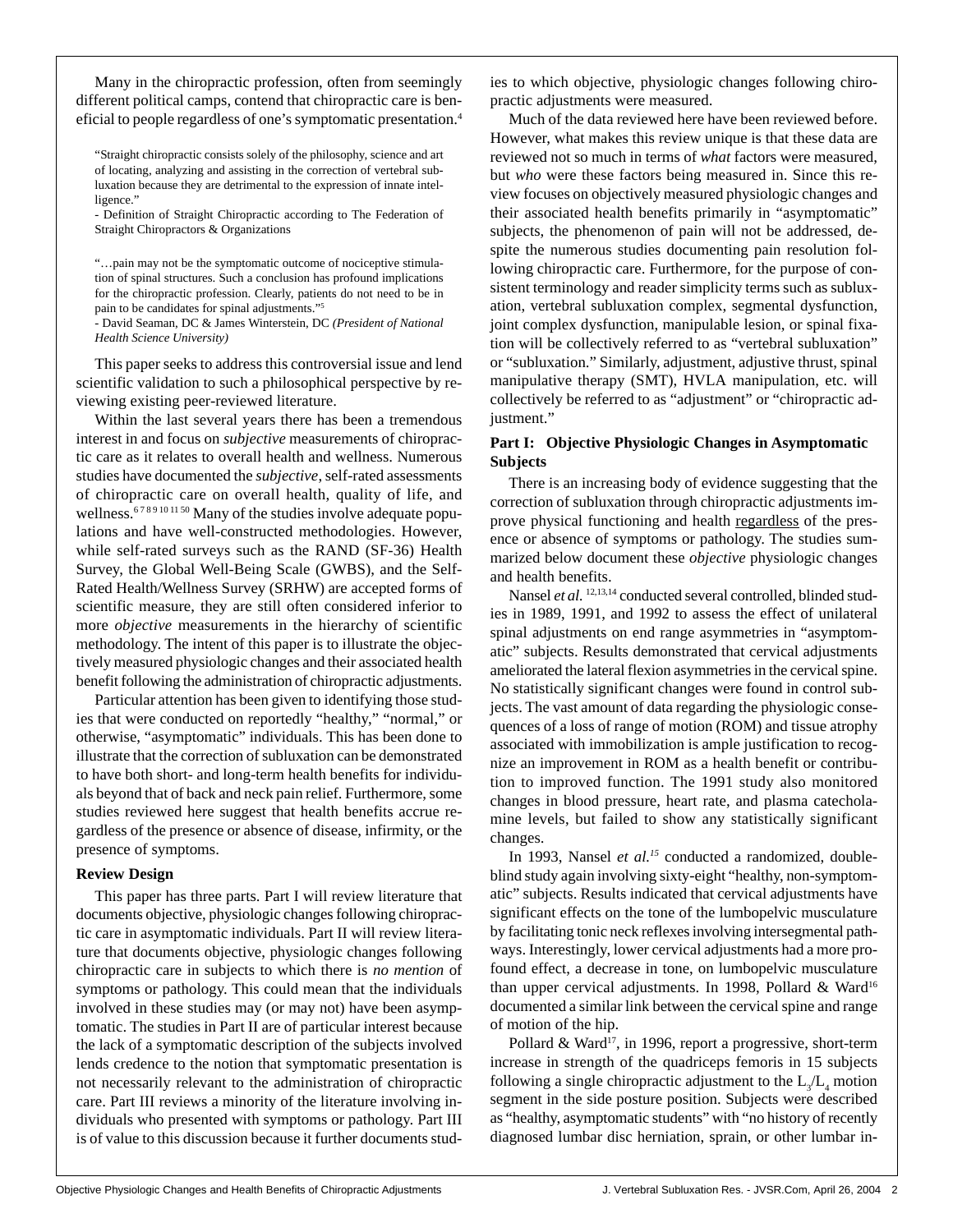jury." The control group demonstrated a progressive strength decrease following a sham adjustment. The overall change between the two groups was statistically significant. Bonci & Ratliff,<sup>18</sup> in 1990, failed to demonstrate statistically significant changes in biceps strength following a chiropractic adjustment to the mid-cervical region in "healthy" subjects.

Symons *et al*<sup>19</sup>. were able to detect and measure reflex responses via surface EMG 68% of the time following chiropractic adjustments in nine "healthy, asymptomatic volunteers." The reflex response originating from the muscle spindles is theorized to be an underlying mechanism explaining the success of chiropractic care for people presenting with numerous symptomatic presentations. The Symons study also demonstrated that reflex responses were least often detected in the cervical spine and were progressively more often detected caudally down the spine.

McGregor *et al.*<sup>20</sup> studied immunological responses to twenty "normal" subjects following an adjustment to the lumbar spine or a sham adjustment to the gluteal musculature. Results demonstrate a statistically significant increase in respiratory burst measured by the chemoluminescence response suggesting stimulation of the immune system. The sham adjustment controls did not demonstrate evidence of enhanced respiratory burst activity.

Brennan and Kokjohn et al.<sup>21</sup> studied the effects of chiropractic care on the immune systems of forty-two "healthy adult volunteers" compared to thirty-eight sham adjustment subjects. It was found that the chemoluminescent responses of polymorphonuclear neutrophils (PMNs) and monocytes of those subjects receiving a chiropractic adjustment to the thoracic spine were significantly higher than initial values and significantly higher than the response in the sham adjustment group. This study demonstrated that chiropractic adjustments elicit viscerosomatic responses. Specifically, this study demonstrated that chiropractic adjustments effect cells involved in immune responses.

Brennan and Triano *et al.*<sup>22</sup> expanded their previous work. Forty-six "asymptomatic subjects" consisting of "healthy adult volunteers" were used for this study of chiropractic care's effect on the immune system. This study confirmed their previous report that a chiropractic adjustment to the thoracic spine primes the PMN for an enhanced respiratory burst, and primes mononuclear cells for enhanced endotoxin-stimulated tumor necrosis factor (TNF) production. Significantly elevated levels of the undecapeptide neuroimmunomodulator substance P, accompanied these priming effects, at least for the short-term. Asymptomatic sham adjustment subjects did not show such changes.

Some critics have suggested that the findings of these last 3 studies summarized above merely demonstrate the body's immune response to trauma and that any form of stimulation applied to the skin might produce an increase in activity of white cells such as "a couple of whacks with a paddle."2 This suggestion is unfounded, in that both the McGregor study and the Brennan studies *did* have adequate sham-adjustment controls involving significant stimulation of the skin. McGregor stated that immune responses were specific to an application of force directed at the spinal joints and that immune responses similar to the chiropractic adjustments were *not* observed in those shamadjustments. More recently, Whelan et al.<sup>23</sup> came to a similar conclusion using pre/post salivary cortisol levels as a measure of stress levels associated with chiropractic adjustments.

Vernon *et al.*<sup>24</sup> demonstrated a small, but statistically significant increase in serum beta-endorphin levels in a randomly selected group of "normal male subjects" following a single chiropractic adjustment to the cervical spine. Both the sham adjustment and control groups demonstrated a steady decrease in serum beta-endorphin levels. Though these findings are very intriguing, others have failed to produce similar findings of statistical significance.<sup>25</sup>

Tran & Kirby<sup>26</sup> studied the effects of upper cervical chiropractic adjustments upon the physiology of the heart in twenty "normal and healthy" individuals. Seventeen of twenty (85%) subjects presented as "normotensive." The most significant preand post- adjustment changes were a decrease in pulse pressure and an increase in diastolic pressure, which occurred in the majority of subjects tested.

McKnight & DeBoer<sup>27</sup> measured the impact of chiropractic adjustment on seventy-five male and female subjects predetermined to have "normotensive" blood pressure. All subjects were "in good physical health with no reported underlying cardiovascular disorders or other relevant pathologies." Subjects reported not ingesting prescription medication or caffeine prior to blood pressure testing. Those determined to have cervical subluxations were included in the experimental group. Those remaining were controls. Statistically significant changes in blood pressure were observed following chiropractic adjustment though changes were not considered "clinically" significant by the authors.

Gibbons *et al.*<sup>28</sup> studied thirteen "healthy male subjects... without a history of eye disease of central or autonomic nervous system pathologic conditions." They demonstrated that upper cervical adjustment can produce a significant, measurable increase in speed of the autonomically mediated edge light pupillary cycle time (ELPCT), that is, a decrease in the time it takes to complete constriction and redilation of the pupil when exposed to light. These findings suggest an interrelation between somatic and autonomic function and therefore, a more diverse effect on cortical function.

Zhang<sup>29</sup> measured the effect of chiropractic care on the autonomic nervous systems of twenty-six "normal" volunteers measured by way of Heart Rate Variability (HRV), subcategorized as Low Frequency (LF), a measure of sympathetic activity, and High Frequency (HF), associated with parasympathetic activity. After one year of chiropractic care the LF/ HF ratio changed significantly indicating an increased parasympathetic stimulation, which is associated with a slower heart rate and less anxiety and worry. Zhang notes that this finding is significant because a reduced heart rate can potentially reduce heart attack and other cardiovascular diseases by increasing cardiac reserve and nutrient supply to cardiac muscles.

Miller *et al.*30 studied several variables related to endurance or cardiac and pulmonary physiology in nine "healthy, active" volunteers following chiropractic adjustment to the cervical and thoracic spine. The chiropractic group demonstrated a 6.1% increase in Maximal Aerobic Capacity (VO2 max), a 3.9% in-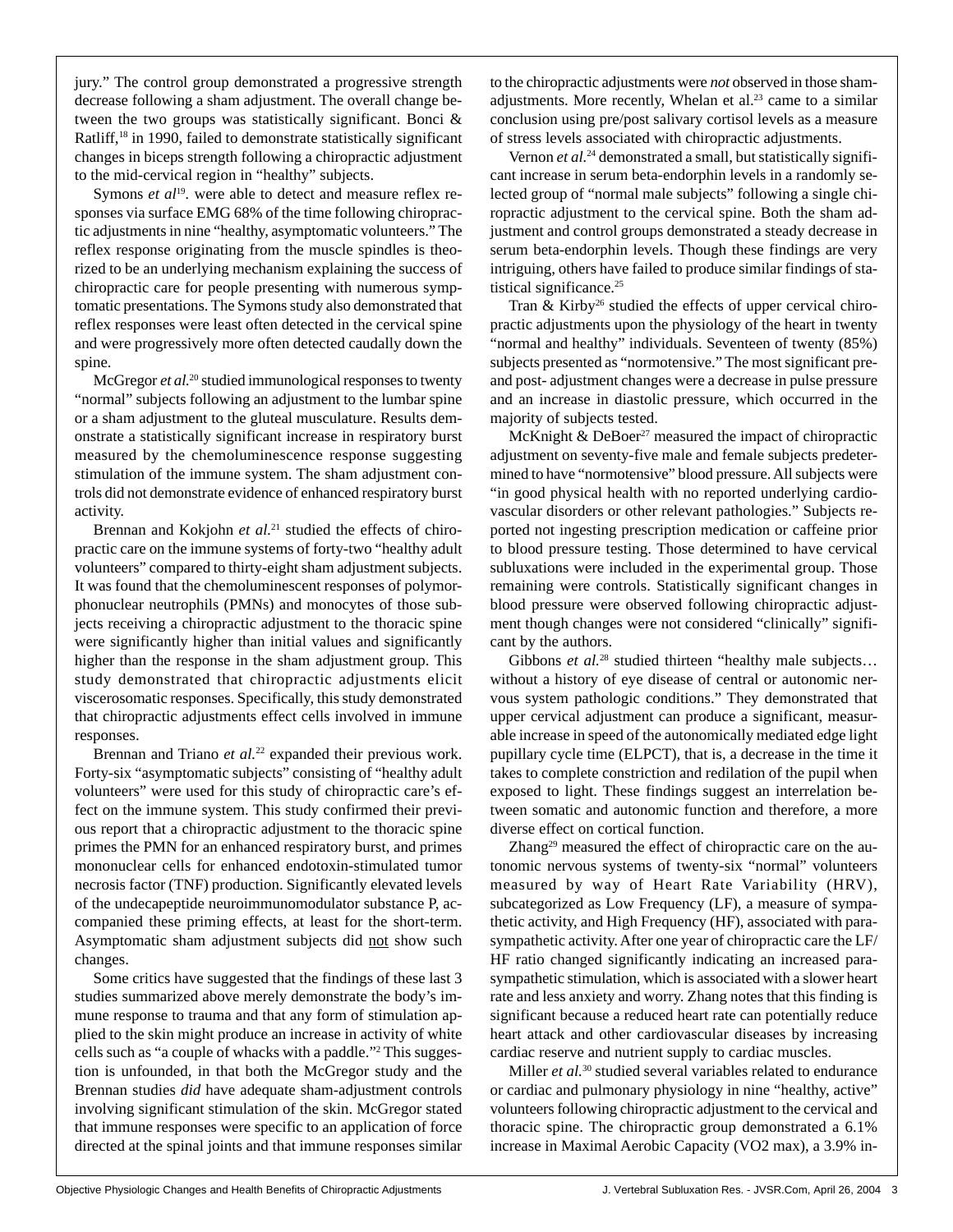crease in Overall Work (Power Output), a 2.6% increase in Peak Heart Rate and peak systolic blood pressure. Neither control nor secondary intervention (soft tissue massage) subjects demonstrated such changes. However, these findings were not considered statistically significant in terms of endurance.

Menon *et al.*<sup>31</sup> studied the effect of thoracic spinal adjustment on the peripheral airway function of twenty-two "normal, asymptomatic" subjects. Using dry spirometry, Forced Expiratory Flow Rate (FEF) was measured as an indicator of airway function. Paired t-tests were performed between pre- and postmeasurements. FEF values showed a significant post-intervention reduction.

Masarsky & Weber<sup>32</sup> report on the lung volumes of 50 patients. Although most subjects presented with musculoskeletal complaints, 43 of 50 (86%) subjects were essentially "lungnormal" in FVC by spirometric criteria and therefore have been included in the asymptomatic section of this paper. Improved FVC values were noted in 35 of these 43 "lung-normal" subjects. Results were significant at the .01 level. Improved FEV-1 values were also observed in 29 subjects and were significant at the .05 level. The authors specifically stated that it was of particular interest to observe the improved lung volumes in a group of essentially "lung-healthy" patients.

Kessinger<sup>33</sup> measured changes in pulmonary function associated with upper cervical chiropractic adjustments on 55 subjects. Twenty-two of 55 (40%) were "typical" subjects, that is, they presented within "normal" range of Forced Vital Capacity (FVC) values. Following two weeks of chiropractic care 73% of these "typical," normal range subjects further improved FVC values by 6%. Thirty of 55 (55%) were "typical" subjects, that is they demonstrated a normal range of Forced Expiratory Volume per 1 second (FEV-1). Following two weeks of chiropractic care approximately 47% of these "typical," normal range subjects further improved FEV-1 values by 6%. Overall results of the study indicated that pulmonary function improves significantly in subjects under upper cervical chiropractic care.

Goff, McConnell, & Paone<sup>34</sup> explored the relaxation response as it relates to the correction of subluxation via chiropractic adjustment. The relaxation response was measured through EMG potentials, spinal ROMs, and anxiety levels. Twenty-six adults determined to have a subluxation, "but not having a diagnosis of other clinically significant disorders" were used. Results indicated a significant change occurred in the chiropractic group as compared to the 23 controls. Adjustments facilitated a considerable decrease in patient muscle tension.

Lauro & Mouch<sup>35</sup> measured changes in agility, balance, kinesthetic perception, power, and speed reaction in twenty-four "asymptomatic" athletes "with no acute or chronic debilitating injuries." Athletic performance in these five categories was measured at six and twelve weeks of chiropractic care and were compared to twenty-two control athletes. Results of the first six weeks revealed a 10.57% improvement in the chiropractic group and only a 4.5% improvement for controls. The twelveweek evaluation demonstrated further improvement of 16.7%. The authors stated that the data supports that "the correction of the subluxation complex enables the body to function and perform at a higher level."

Schwartzbauer *et al.*<sup>36</sup> demonstrated significant improvement in the performance of twenty-one male college "athletes" who were "free from physical injury." After fourteen weeks of chiropractic care the athletes showed significant improvement in muscle strength, long jump distance, and capillary counts.

Briggs and Boone<sup>37</sup> measured autonomic response monitored as a change in pupillary diameter in eight subluxated subjects. Though not specifically described as "asymptomatic," all subjects were "screened by a licensed optometrist… (for) visual acuity of 20/20, an accommodative convergence / accommodative ratio of 5 or less, and an accommodative system free of pathology." This was considered specific-function "normal," and therefore was included in Part I of this review. Eight out of eight (100%) subluxated subjects demonstrated a 50% or greater change in variables following a single adjustment to the upper cervical spine. Six of seven sham-adjusted subjects acting as controls demonstrated no such change between pre- and postanalysis. The authors conclude that autonomic somato-visceral reflexes of a non-specific nature can be elicited following a chiropractic adjustment. They also stated, "it appears that the efficacy of the chiropractic adjustment rests in the removal of sublxuation as opposed to being a treatment entity for specific symptoms associated with visceral organ systems."

### **Part II: Objective Physiologic Changes in Subjects without Mention of Symptomatic Presentation**

Additional studies measure physiologic improvement following chiropractic care but make *no mention* to symptoms or pathology of subjects involved. The primary focus of these studies was, again, to demonstrate the objective physiologic changes of chiropractic adjustment and any subsequent health benefit.

Kessinger and Boneva<sup>38</sup> demonstrated significant improvements in neurocognitive function in 30 subjects receiving 4 weeks of upper cervical care compared to 10 control subjects who did not demonstrate a similar trend. Cognitive function was measured via the computer administered and scored test, Microcog. This program scores attention/mental control, memory, reasoning/calculation, spatial processing, reaction time, information processing speed, information processing accuracy, general cognitive functioning, and general cognitive proficiency.

Kelly, Murphy, and Backhouse<sup>39</sup> utilized a mental rotation reaction-time paradigm to assess changes in cortical processing following chiropractic adjustments. Thirty-eight volunteers were tested in this study. The average decrease (improvement) in reaction time for the experimental group was 14.9%. The control group improvement of only 8% was attributed to a learning curve effect. The study demonstrated a small but statistically significant improvement in cognitive function after a single adjustment.

Carrick<sup>40</sup> conducted a double blind study involving  $500$  subjects enrolled in a postdoctoral neurology program, which demonstrated, by way of visual field blind spot analysis, that adjustment activates specific neurological pathways associated with cortical hemisphericity. Carrick stated that the clinical results attributed to upper cervical spinal adjustment occur as a consequence of the integration of variables that sum to promote human brain function. He also notes that the benefits of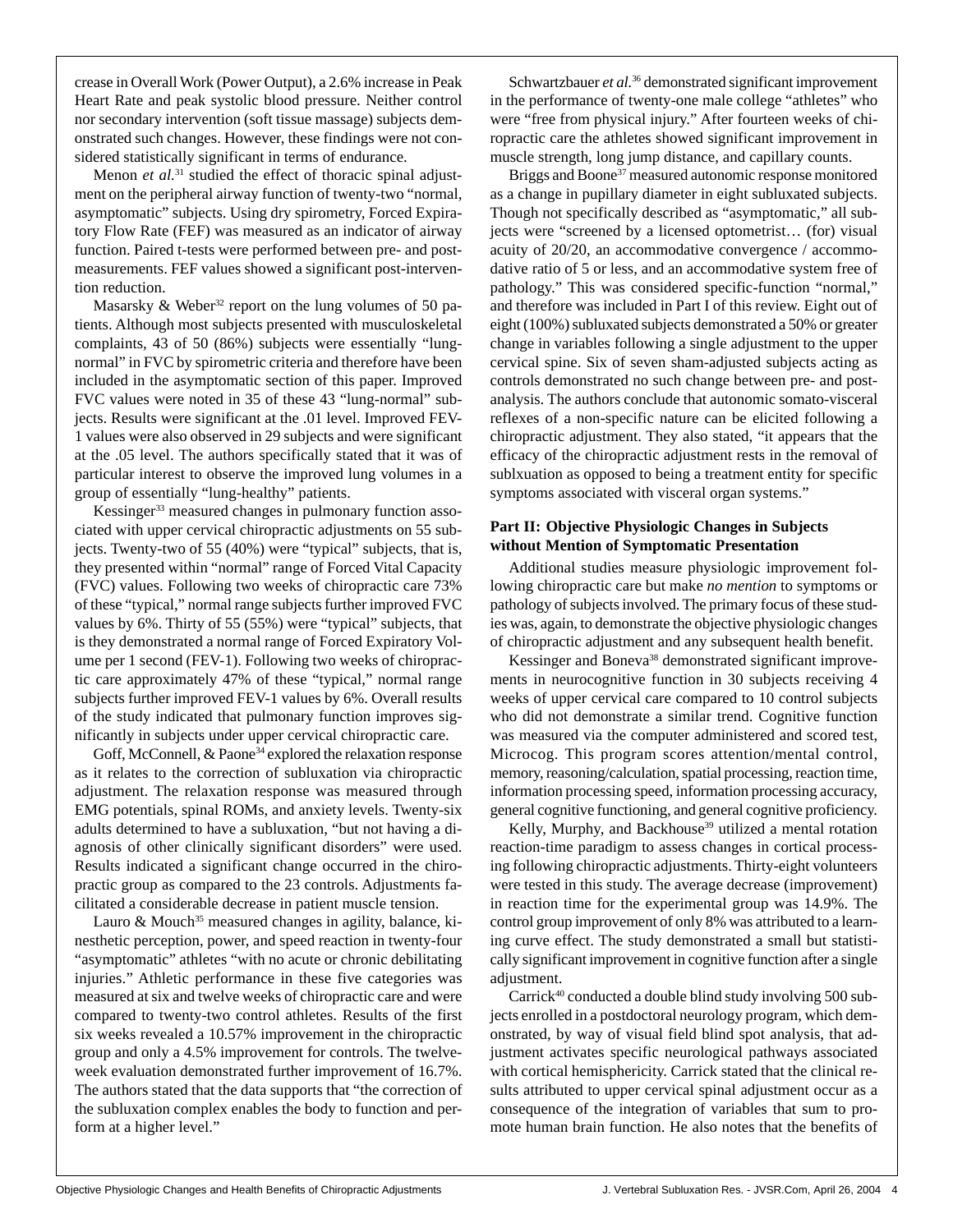chiropractic adjustment may not be limited to musculoskeletal or neuromuscular conditions.

Waters  $\&$  Boone<sup>41</sup> investigated whether or not the presence of subluxation indicators such as leg imbalance, pelvic distortion, and cervical syndrome would have any possible correlation with a poorer performance of fourteen "female dancers." The dancers were first examined for the presence or absence of the subluxation indicators, performed their dance routines, and then were asked to self-rate their own performances. It was found that the presence of indicators associated with subluxation were negatively associated with the overall dance performance relative to muscle balance. Overall dance performance was rated high in individuals exhibiting no spinal misalignment elements and lower in individuals exhibiting spinal misalignment elements. Even though the dancers *subjectively* self-rated their own performances, the dancers were blinded to the presence or absence of subluxation indicators prior to performing the dance routine. Therefore, the results of this study were included in this review.

Kessinger and Boneva<sup>42</sup> measured visual acuity in 67 subjects (who had not been under previous chiropractic care) following six weeks of upper cervical chiropractic care. Statistically significant improvements for the whole population were demonstrated in the right eye at distances associated with less than "typical" normal vision, and better than "typical" normal vision. Significant improvements were also shown for the left eye at the same distance acuity levels, as well as additional levels. Kessinger concluded that vision changes do occur following upper cervical chiropractic adjustments.

Harris and Wagnon<sup>43</sup> studied the effects of chiropractic adjustments on distal skin temperatures in 196 subjects. Their work clearly demonstrated that chiropractic adjustments significantly affect temperature in tissues distant from the spine and that these changes will vary depending upon which area of the spine is adjusted. Approximately 84% of adjustments given in the  $C_1$ - $\mathrm{C}_7$  area and/or  $\mathrm{L}_4\mathrm{-L}_5$  area inhibited sympathetic nervous system outflow (a temperature increase), while adjustments in the  $T_1$ - $L<sub>2</sub>$  region stimulated the SNS (a temperature decrease) 67% of the time. These findings suggest a regulatory effect of chiropractic adjustments and, therefore, are significant because the purpose of the vast majority of blood flow in this tissue is to regulate temperature, an important aspect of maintaining proper homeostasis.

Tuchin<sup>44</sup> measured the effects of chiropractic adjustment on salivary cortisol levels in nine subjects. Pre- and post- adjustment data revealed a statistically significant reduction of salivary cortisol over the 5-week study. These findings are significant because salivary cortisol levels closely reflect serum cortisol levels. Elevated serum levels of cortisol have been associated with disturbed concentration, tremors, elevated heart rate and overall stress.

Unger<sup>45</sup> recognized that muscle strength is a reflection of neurological function. Sixteen patients underwent a course of chiropractic pelvic blocking of the Sacro-occipital Technique (SOT) protocol. Using a dynamometer, measurements of muscle strength were assessed before and immediately after the chiropractic adjustments. There was a significant difference in muscle strength noted in the Left and Right (L&R) pectoralis major sternal, Left pectoralis major clavicular, L&R anterior deltoid, L&R Latismus dorsi, L&R psoas, L&R tensor fascia lata, L&R adductor muscle, and L&R gluteus medius. The results of this study suggest that the chiropractic SOT pelvic blocking procedure produced a general increase in muscle strength.

Rebechini-Zasadny *et al.*<sup>46</sup> noted significant increases in the strength of the first dorsal interosseous muscle during isometric contraction following chiropractic adjustments to the cervical spine. The twelve volunteers involved were measured using EMG. Improvement in finger muscle strength following adjustment to the cervical spine demonstrates how chiropractic adjustments can have benefit distal to the locality of adjustment.

Coulter *et al.*<sup>47</sup> assessed the characteristics of older people who utilize chiropractic care. Of a total sample size of 414 seniors, 23 were called "chiropractic users." Coulter found that senior citizen chiropractic users were more likely to report strenuous levels of exercise, and more likely to report leaving their neighborhood in good weather five or more time per week. Chiropractic users were also less likely to report their health status as "fair" or "poor" and were less likely to report having arthritis than non-chiropractic users. A non-significant trend for chiropractic users to report fewer depressive symptoms was also observed. Furthermore, chiropractic users were less likely to have used a nursing home, and 73.9% of chiropractic users had not been hospitalized in 3 years. Lastly, chiropractic users were associated with a tendency to use less over-the-counter (OTC) and prescription medications than those not using chiropractic care. Coulter was careful to state that these findings were only *associated* with chiropractic use and that it may not constitute a *causal* relationship with chiropractic care. These observations, while neither *objective* nor specifically physiological, do suggest the possible long-term health benefits of chiropractic utilization regardless of the presence or absence of symptoms.

A study by Rupert<sup>48</sup> involving 311 senior citizens under chiropractic "maintenance care" produced some rather dramatic and significant results. While some chiropractors in this study also provided recommendations pertaining to exercise, nutrition, and relaxation, seventy-three percent (73%) of chiropractors reported that maintenance care was being given to their patients to prevent or control subluxation. Those seniors using maintenance care made approximately half the number of visits to a medical provider compared to the national average. The study also found a significant correlation between the reduced use of non-prescription drugs and the number of years of maintenance care, that is, the longer one was under maintenance care the less likely they are to use non-prescription drugs. Only 36% of patients reported frequent use of non-prescription drugs. Furthermore, the annual health care cost for US senior citizens in 1994 was conservatively estimated at \$10,041.00 per person. The annual health care cost associated with those under chiropractic maintenance care was \$3,106.00 per person. This represents an annual cost less than 2/3 that of the national average among chiropractic recipients. The authors state that those patients receiving maintenance care required far less medical intervention. Like Coulter's study, these data are also strongly suggestive of the possible long-term health benefits associated with chiropractic care.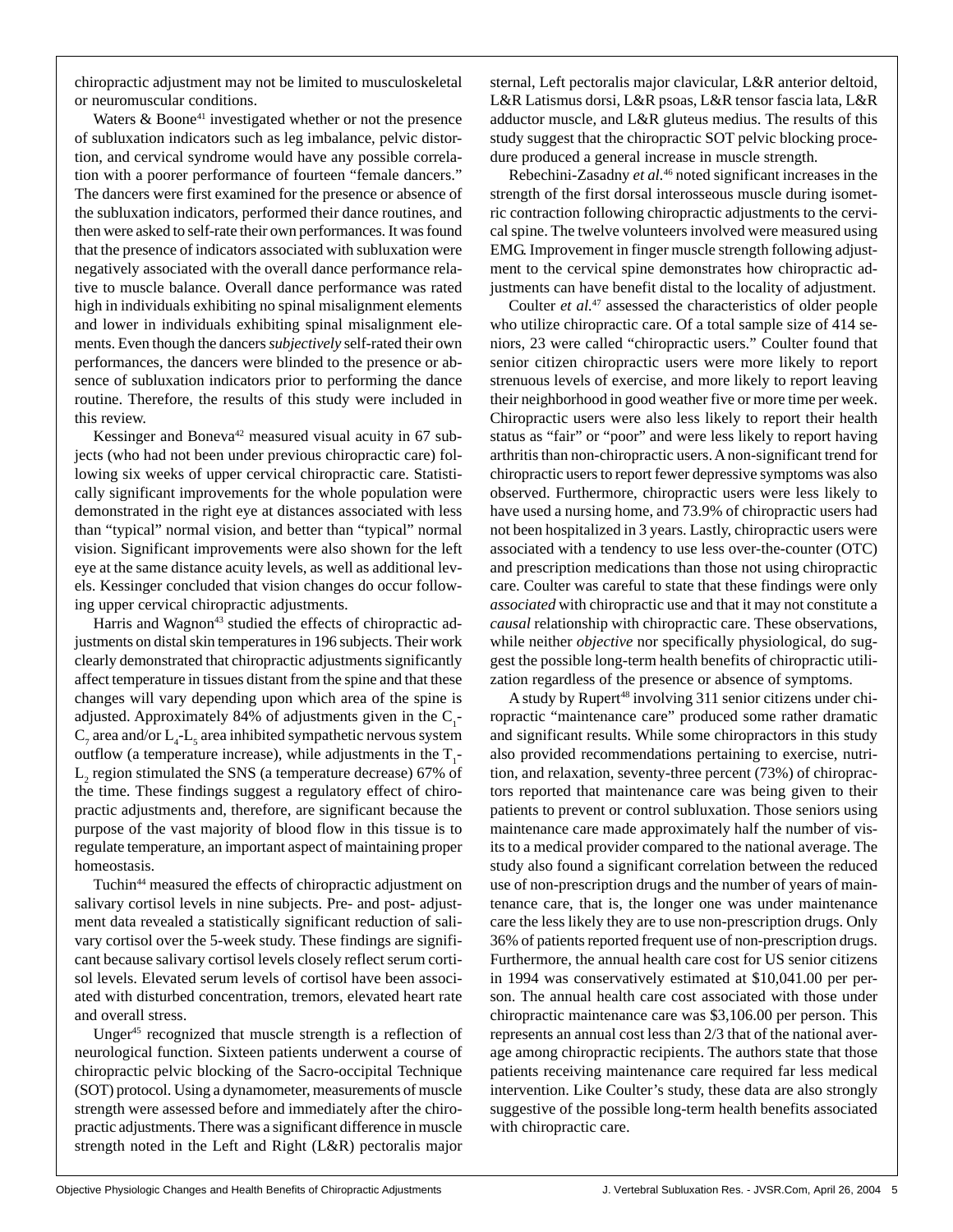While some of the data from the Coulter and Rupert studies could be considered *subjective*, (i.e. patient "reports") it was included because of the relevance to the intent of this review as a whole.

### **Part III: Objective Physiologic Changes in Subjects Presenting with Symptoms or Pathology**

Hundreds of articles document objective physiologic changes in subjects presenting with symptoms or pathology. Here, a handful of studies documenting such changes is discussed.

Allen reviews a study by Alcorn<sup>49</sup> documenting increases in immunoglobulins IgA, IgG, and IgM in 3 out of 4 subjects (75%) following two-weeks of chiropractic care. Immunoglobulins increased concurrently with the subjective improvement in the subjects' neuromusculoskeletal conditions. Other studies in humans and animals have correlated immune function with neuromusculoskeletal conditions.<sup>50,51</sup> Vora and Bates<sup>52</sup> showed a significant increase in circulating B-lymphocytes in 5 of 8 patients (63%) with radiographically proven neuromusculoskeletal conditions following 4 weeks (eight sessions) of chiropractic adjustments. Although the authors of the study arbitrarily assigned a 50% change in B lymphocyte values to be significant, all 5 patients demonstrated a statistically significant increase well over 100% of their initial value. One of the 5 patients demonstrated over a 200% increase in circulating B-lymphocytes. Two patients showed a decrease that was statistically insignificant, and the remaining patient showed no significant change. Similarly, Selano *et al.*<sup>53</sup> measured the CD4 cell counts in five HIV+ subjects receiving six months of upper cervical chiropractic care. These subjects were compared to 5 HIV+ controls that received sham adjustments for six months. All 5 patients' CD4 cell counts in the adjusted group increased, two of which increased by more than 125% each. This accounted for an overall increase of 48% in the adjusted group over the six-month period. Conversely, 4 of 5 patients in the sham adjustment group's CD4 values decreased, demonstrating a 7.96% overall decrease in CD4 cell counts. The authors concluded that chiropractic adjustments of the upper cervical spine may increase the CD4 levels in HIV+ individuals. While the findings of the Acorn, Vora & Bates, and Selano studies are interesting and warrant further investigation, the populations are far too small to draw any general conclusions independently, however when viewed collectively, they appear more significant.

Kokjohn *et al.*<sup>54</sup> randomly assigned 24 women into an experimental group and 21 women into a control/sham group. All women had a history of primary dysmenorrhea. The experimental group received chiropractic adjustments to all clinically relevant vertebral levels within T10 and L5-S1, and the sacroiliac joints. Plasma levels of  $KDPGF_{2a}$  were used as a measurement because plasma concentrations of this metabolite are significantly higher in dysmenorrheic women than eumenorrheic women. Samples were collected pre- and post-adjustment in both the experimental and control/sham group. Results showed a significant reduction in plasma levels of  $KDPGF_{2a}$  in the adjusted group. The control/sham group also demonstrated a significant reduction; however, pain and menstrual distress reductions were nearly twice as great in the chiropractic group.

Childs, Freerksen and Plourde<sup>55</sup> studied the possible effects of regular chiropractic care to changes in lipid metabolism in ten randomly selected subjects exposed to a stressful environment. This retrospective study assessed lab values over a period of one to three years. The same laboratory, personnel, instrumentation, and methods were used for all lipid tests over the three-year period. Results showed the Total Cholesterol (TC) and Low Density Lipid (LDL) levels decrease in 70% of subjects. Sixty-six (66%) percent of subjects classified as "borderline high to high risk" for TC fell to desirable range following regular chiropractic care. Eighty (80%) percent of subjects initially classified as "borderline high to high risk" for LDL fell to desirable levels following regular chiropractic care. Fifty (50%) percent of subjects attained optimal range for Cardiac Risk Factors and in 90% of subjects, Triglyceride levels dropped while under regular chiropractic care. This study demonstrated a tentative correlation between regular chiropractic care and improvement of the blood lipid levels. The correlation established is of significance since it is widely accepted that blood lipid levels are excellent in assessing the risk associated with premature coronary heart disease.

Yates *et al.*<sup>56</sup> conducted a randomized, controlled trial examining the effects of upper thoracic chiropractic adjustments on blood pressure in twenty-one subjects with elevated blood pressure. Only subjects demonstrated to have thoracic vertebral subluxations were randomly assigned to one of three groups: active, placebo, or control. Subjects in the active group showed statistically significantly decreases in both systolic and diastolic blood pressure. Placebo and control groups demonstrated no such changes and did not differ significantly from each other. Results support that adjustment of thoracic subluxation significantly reduces blood pressure of patients with elevated blood pressure.

Jarmel and Zatkin<sup>57</sup> demonstrated improvement of cardiac autonomic regulation following chiropractic adjustments in eleven subjects presenting with dysrhythmic abnormalities. Following one month of chiropractic care, a positive trend in the number of ventricular beats, ischemic events, maximum time of ST segment depression, elimination of after-depolarizations, and enhanced heart rate variability was observed. Findings were measured with a 24-hour ECG.

Lott *et al.<sup>58</sup>* showed that chiropractic adjustments to some extent bring about improved cardiac function. Lott described four case studies of patients presenting with cardiac dysfunction as monitored by ECG. Patients received osseous chiropractic adjustments (and diet/exercise recommendations) over a time period ranging from 5 to 16 months. Improvements in ECG recordings were seen in all four cases. Significant improvements were seen in three of four subjects as indicated on ECG by the CompuMed rating system. Two subjects had significant reductions in blood pressure and pulse rate and one subject showed probable elimination of ischemia in the myocardium.

Dickinson<sup>59</sup> studied 31 diabetic volunteers receiving chiropractic spinal adjustments and interferential therapy. Volunteers were measured using the Imex 301 Doppler Ultrasound Tracings multiple times over the course of the 5-week study. Twentyseven of 31 volunteers (87%) demonstrated increased circulation. No measurable changes were observed in 3 volunteers.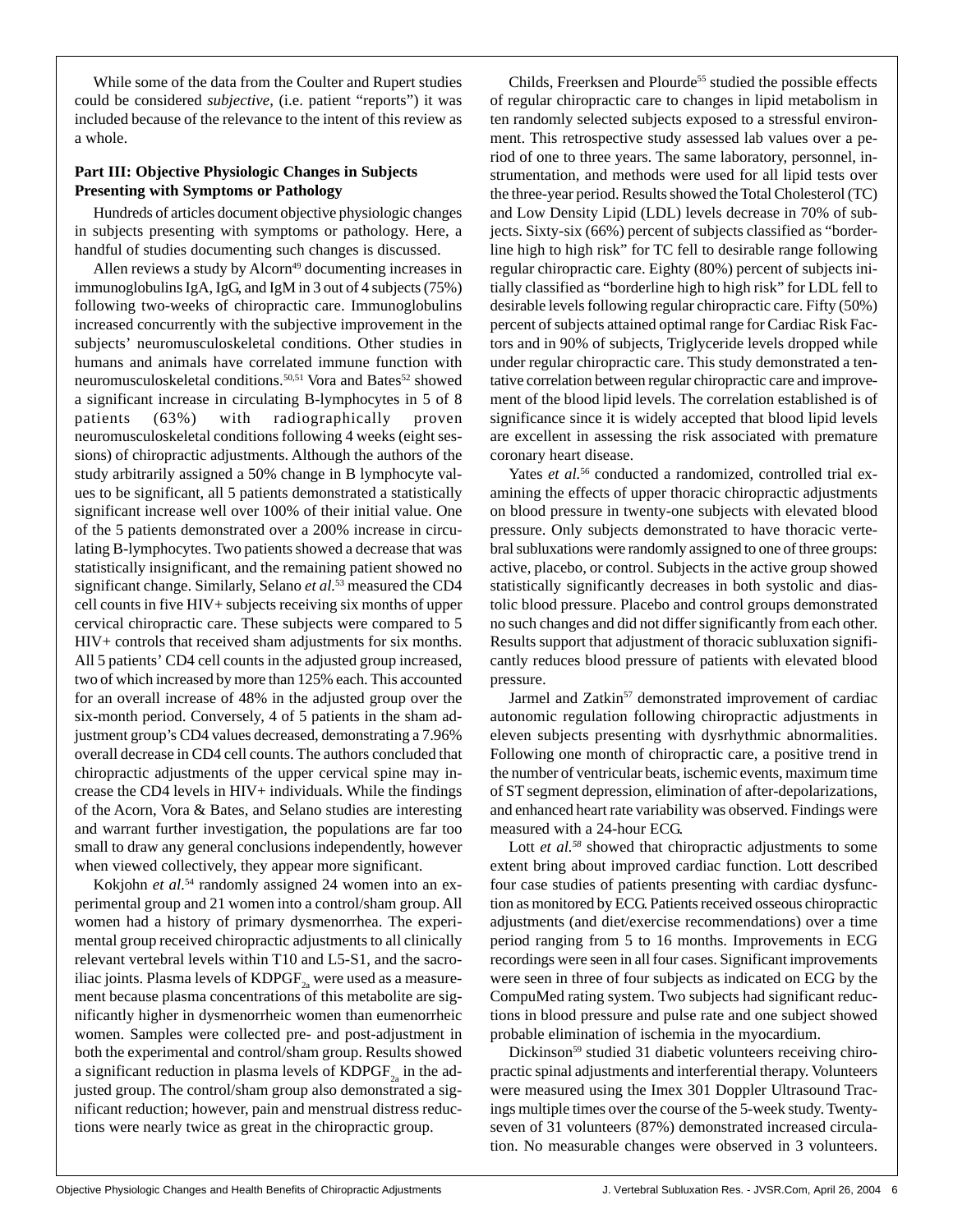Dramatic subjective improvement was also noted in nearly all volunteers. It is difficult to determine if the chiropractic adjustments or the interferential therapy most contributed to the results of this study. However, some literature suggests that interferential therapy is of little or no value.<sup>60</sup> This may lend more support to the notion that chiropractic adjustments were the critical factor in this study.

Although Kessinger<sup>31</sup> demonstrated significant improvement in pulmonary function in those subjects with "typical, normal" Forced Vital Capacity (FVC) and Forced Expiratory Volume per 1 second (FEV-1) values, the 33 (60%) subjects presenting "outside the normal range" showed the greatest increases in FVC and FEV-1. Thirty-one of the 33 "atypical" subjects (93%) showed an increase in FVC nearly half of which were now within "normal" FVC range. Of the 25 subjects (45%) presenting outside the "normal" range of ideal FEV-1 values, 21 (84%) showed an increase in FEV-1 after the two week period of chiropractic care. Nearly a third of which were now within "normal" FEV-1 range.

Two medical doctors, Pikalov and Kharin<sup>61</sup> demonstrated that the use of chiropractic adjustments for the treatment of 11 adults with duodenal ulcers experienced clinical remission an average of 10 days earlier than 24 control subjects receiving traditional medical care for the same condition. Remission was confirmed with endoscopy. These medical doctors concluded, "further investigation is necessary to search for optimal conditions and correlation with vertebral correction."

Jarski et al.<sup>62</sup> conducted a single-blinded, match-controlled outcome study involving 38 post-operative subjects receiving osteopathic manipulation of the lower extremities, (similar to chiropractic adjustments) during a rehabilitation program. A control group of 38 post-operative subjects undergoing the same rehabilitation program was also monitored. The group receiving osteopathic manipulation negotiated stairs 20% earlier and ambulated further on post-operative days 1-4 than did the control group. Additionally, the experimental group also required less pain medication and shorter hospital stays.

Sixteen female distance runners presenting with sacroiliac subluxation were assessed by Grimston *et al.*<sup>63</sup> Subjects underwent 12 sessions of chiropractic adjustment (in conjunction with muscular rehabilitation) over a 4-week period. Compared to four control subjects, a statistically significant decrease in lumbo-pelvic asymmetry was observed. Following care, all 12 subjects with sacroiliac subluxation had reinstated their preinjury training mileage. Five of twelve subjects (» 40%) reported their personal best performance over the 10-kilometer distance run. Two subjects achieved personal best times over the marathon distance (42-kilometer). All (100%) subjects reported enhanced awareness of posture and flexibility in addition to reduced symptoms.

Suter *et al.*<sup>64</sup> studied the effects of sacroiliac spinal adjustments on 18 patients presenting with anterior knee pain. Torque, muscle inhibition and muscle activation for the knee extensor muscles were measured using a Cybex dynamometer before and after chiropractic adjustments. Increases in knee extensor torque and muscle activation were observed following adjustments. A decrease in muscle inhibition was also observed. Furthermore, muscle inhibition was decreased in both legs following adjustments for patients with bilateral anterior knee pain.

Fallon<sup>65</sup> investigated the relationship of labor time as a function of chiropractic care versus non-chiropractic care. The labor times of sixty-five women who had received chiropractic care from at least the  $10<sup>th</sup>$  week of pregnancy through labor and delivery were compared to statistically averaged mean labor times. Chiropractic users were found to have significantly reduced labor times of 24% and 39% for primigravidae and multiparous pregnancies, respectively. Fallon concluded that chiropractic can significantly reduce mean labor time.

#### **Conclusion**

Data reviewed in this article lend strong support to the popular contention that chiropractic adjustments, for the purpose of correcting subluxations, confer health benefits to people regardless of the presence or absence of symptoms. While each and every one of the studies reviewed here may have inherent weaknesses and limitations in its design and/or conclusions, the data still can be viewed and interpreted collectively. The notion that there is no evidence of chiropractic care being of benefit to individuals without musculoskeletal complaints appears erroneous. Improved function can be measured in "normal" presenting individuals following chiropractic care. Objective physiologic changes and their associated health benefits can be easily measured in a number of body systems, often by relatively non-invasive means. The data presented here are of varying methodologies; several studies are controlled trials, some with randomization (RCTs) and some with single and double blinding. Others are retrospective studies, pilot studies, and still some are case series.

This review collectively documents statistically significant improvements in respiration, range of motion, heart rate variability and autonomic function, endocrine function, cardiovascular function, immune function, muscle strength and overall athletic ability of "healthy" or specific-function "normal" individuals. Other studies have documented statistically significant increases or improvements in neurocognitive functions such as reaction-time and information processing, visual acuity, stress and reproductive hormones, healing / recovery time, general health of senior citizens, and reduced labor times of pregnant women following or during chiropractic care.

Considering that these initial findings document objectively measured physiologic changes and their associated health benefits in nearly every major system of the human body, it is plausible that chiropractic care may benefit every function of the body. Furthermore, these data are congruent with numerous *subjective* studies that suggest chiropractic care is associated with accruing, long-term, overall health benefits. The author of this review agrees that while it is the opinion of an overwhelming majority of practicing doctors of chiropractic that regular chiropractic care is of benefit to all people of all ages, more research is necessary to further document the efficacy of subluxation correction.

#### **References:**

1. Rupert RL, Manello D, Sandefur R "Maintenance Care: Health Promotion Services Administered to US Chiropractic Patients Aged 65 and Older, Part II" J Manipulative Physiol Ther 2000; 23(1): 10-19.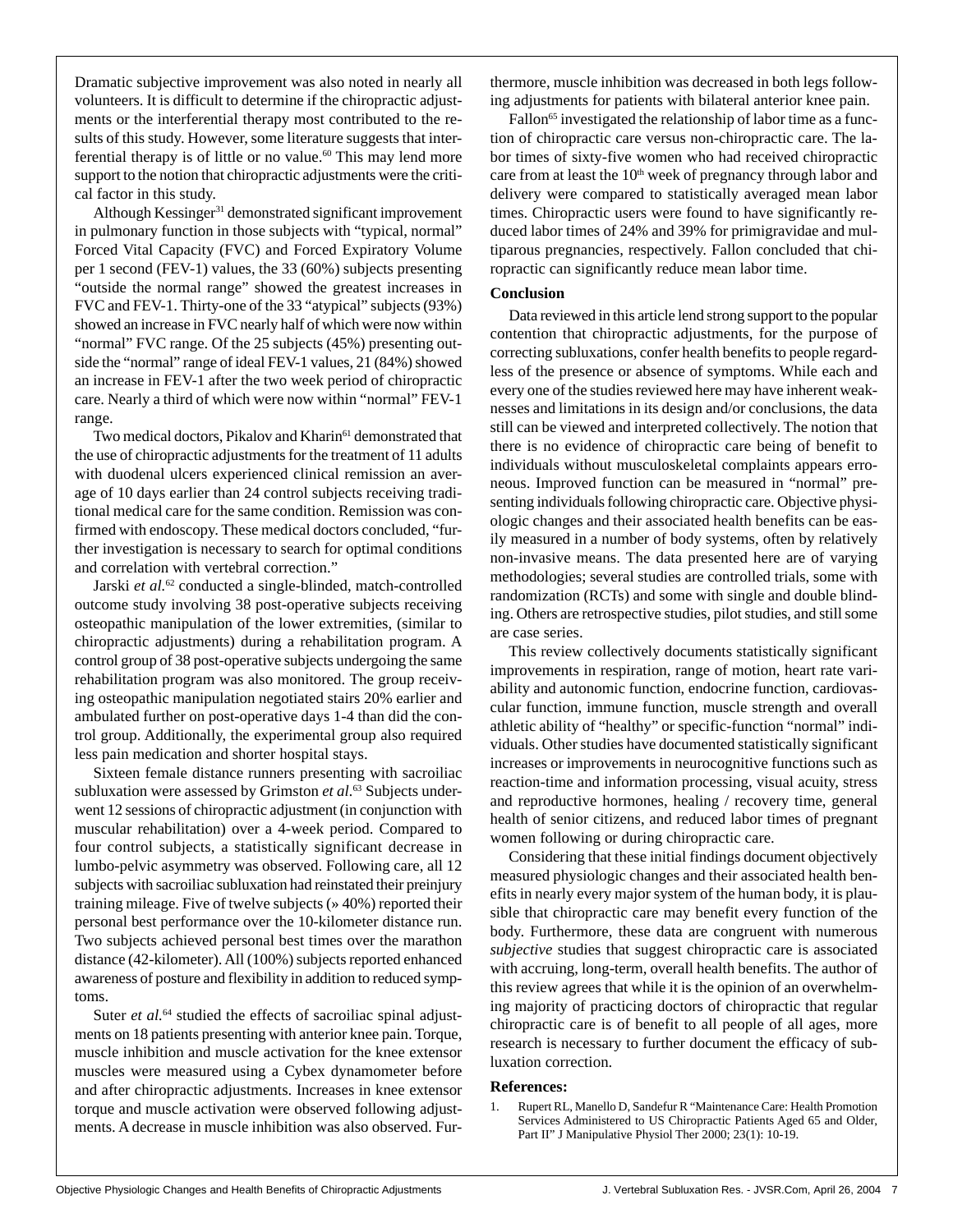- 2. Homola, S. "Letters to the Editor" Chiropractic Technique 1992; 4(4): 156.
- 3. Homola, S. "Seeking a Common Denominator in the Use of Spinal Manipulation" Chiropractic Technique 1992; 4(2): 61-63.
- 4. www.straightchiropractic.com Official Website for the Federation of Straight Chiropractors & Organizations.
- 5. Seaman, DR, Winterstein, JF. "Dysafferentation: a Novel Term to Describe the Neuropathophysiological Effects of Joint Complex Dysfunction. A Look at Likely Mechansims of Symptom Generation." J Manipulative Physiol Ther 1998; 21(4)" 267-280.
- 6. Marino M, Langrell M "A Longitudinal Assessment of Chiropractic Care Using a Survey of Self-Rated Health Wellness & Quality of Life: A Preliminary Study" J Vertebral Subluxation Res. 1999; 3(2): 1-9.
- 7. Blanks RH, Schuster TL, Dobson M "A Retrospective Assessment of Network Care Using a Survey of Self-Rated Health, Wellness and Quality of Life." J Vertebral Subluxation Res. 1997; 1(4): 11-27.
- 8. van Breda, WM, van Breda, JM. "A Comparative Study of the Health Status of Children Raised Under the Health Care Models of Chiropractic and Allopathic Medicine" CRJ 1989; Summer pp. 101-103.
- 9. Owens EF, Hoiriis KT, Burd, D "Changes in General Health Status During Upper Cervical Chiropractic Care: PBR Progress Report" CRJ 1998; 5(1): 9-16.
- 10. Morter, T, Schuster, TL. "Changes ins Salivary pH and General Health Status Following the Clinical Application of Bio-Energetic Synchronization" J Vertebral Subluxation Res. 1998; 2(1): 35-41.
- 11. Blanks, RH, Dobson, M. "A Study Regarding Measures of General Health Status I patients Using the Bio- Energetic Synchronization Technique: A Follow Up Study" J Vertebral Subluxation Res. 1999: 3(2): 1-8.
- Nansel DD, Cremata E, Carlson J, Szlazak M "Effect of Unilateral Spinal Adjustments on Goniometrically-Assessed Cervical Lateral-Flexion End-Range Asymmetry in Otherwise Asymptomatic Subjects" J Manipulative Physiol Ther 1989; 12(6): 419-427.
- 13. Nansel, DD, Jansen, R, Cremata, E, Dhami, MSI, Holey, D. "Effect of Cervical Adjustments on Lateral-flexion Passive End-Range Asymmetry and on Blood Pressure, Heart Rate and Plasma Catecholamine Levels" J Manipulative Physiol Ther 1991; 14(8): 450-456.
- 14. Nansel DD, Peneff A, Quitoriano J "Effectiveness of Upper versus Lower Cervical Adjustments with Respect to the Amelioration of Passive Rotational versus Lateral-Flexion End-Range Asymmetries in Otherwise Asymptomatic Subjects" J Manipulative Physiol Ther 1992; 15(2): 99- 105.
- 15. Nansel, DD, Waldorf, T, Cooperstein, R. "Effect of Cervical Spinal Adjustments of Lumbar Paraspinal Muscle Tone: Evidence for Facilitation of Intersegmental Tonic Neck Reflexes" J Manipulative Physiol Ther 1993; 16(3): 91-95.
- 16. Pollard, H, Ward, G. "The Effect of Upper Cervical or Sacroiliac Manipulation on Hip Flexion Range of Motion" J Manipulative Physiol Ther 1998; 21(9): 611-616.
- 17. Pollard, H, Ward, G. "Strength Change of Quadriceps Femoris Following a Single Manipulation of the L3/L4 Vertebral Motion Segment: A Preliminary Investigation" JNMS 1996; 4(4): 137-144.
- 18. Bonci, AS, Ratliff, CR. "Strength Modulation of the Biceps Brachii Muscles Immediately Following a Single Manipulation of the C4/C5 Intervertebral Motor Unit in Healthy Subjects; Preliminary Report" AJCM 1990; 3(1): 14-18.
- 19. Symons, BP, Herzog, W, Leonard, T, Nguyen, H. "Reflex responses Associated with Activator Treatment" J Manipulative Physiol Ther 2000; 23(3): 155-159.
- 20. McGregor, M, Brennan, P, Triano, JJ. "Immunological Response to Manipulation of the Lumbar Spine" Abstract. Proceedings of the International Conference on Spinal Manipulation 1991; Arlington, VA April  $12 - 13$ <sup>th</sup>.
- 21. Brennan PC, Kokjohn K, Kaltinger CJ, Lohr GE, Glendening C, Hondras MA, McGregor M, Triano JJ "Enhanced Phagocytic Cell Respiratory Burst Induced by Spinal Manipulation: Potential Role of Substance P" J Manipulative Physiol Ther 1991; 14(7): 399-407.
- 22. Brennan PC, Triano JJ, McGregor M, Kokjohn K, Hondras MA, Brennan DC. "Enhanced Neutrophil Respiratory Burst as a Biological Marker for Manipulation Forces: Duration of the Effect and Association with Substance P and Tumor Necrosis Factor" J Manipulative Physiol Ther 1992; 15(2): 83-90.
- 23. Whelan, TL, Dishman JD, Burke, J, Levine S, Sciotti V. "The Effect of Chiropractic Manipulation on Salivary Cortisol Levels" J Manipulative Physiol Ther 2002; 25(3): 149-153.
- 24. Vernon HT, Dhami MSI, Howley TP, Annett R. "Spinal Manipulation and Beta-Endorphins: A Controlled Study of the Effect of a Spinal Manipulation

of Plasma Beta-Endorphin Levels in Normal Males" J Manipulative Physiol Ther 1986; 9(2): 115-122.

- 25. Christian, GF, Stanton,GJ, Sissons, D, et al. "Immunoreactive ACTH, betaendorphin, and cortisol levels following spinal manipulative therapy" Spine 1988; 13: 1411-1417.
- 26. Tran TA, Kirby JD "The Effects of Upper Cervical Adjustment Upon the Normal Physiology of the Heart" ACA Journal of Chiropractic June 1977; 6: S58-62.
- 27. McKnight, ME, DeBoer, KF. "Preliminary Study of Blood Pressure Changes in Normostensive Subjects Undergoing Chiropractic Care" J Manipulative Physiol Ther 1988; 11(4): 261-266.
- 28. Gibbons, PF, Gosling, CM, Holmes, M. "Short-Term Effects of Cervical Manipulation on Edge Light Pupil Cycle Time: A Pilot Study" J Manipulative Physiol Ther 2000; 23(7): 465-469.
- 29. Zhang J. "The Effects of Chiropractic Care on Short-Term Power Spectrum Analysis of Heart Rate Variability: Abstract from the Sixth Annual National Subluxation Conference" J Vertebral Subluxation Res. 1998; 2(4).
- 30. Miller JA, Bulbulian R, Sherwood WH, Kovach M. "The Effects of Spinal Manipulation and Soft Tissue Massage on Human Endurance and Cardiac and Pulmonary Physiology - A Pilot Study" The Journal of Sports Chiropractic & Rehabilitation 2000; March pp. 11-15.
- 31. Menon M, Plaugher G, Jansen R, Dhami MSI, Sutowski J "Effect of Thoracic Spinal Adjustment on Peripheral Airway Function in Normal Subjects - A Pilot Study" Conference Proceedings of the Chiropractic Centennial Foundation 1995; July 6-8: 244-245.
- 32. Masarsky CS, Weber M "Chiropractic and Lung Volumes A Retrospective Study" ACA Journal of Chiropractic 1986; 20(9): 65-67.
- 33. Kessinger R "Changes in Pulmonary Function Associated with Upper Cervical Specific Chiropractic Care" J Vertebral Subluxation Res. 1997;  $1(3)$ : 43-49.
- 34. Goff PJ, McConnell E, Paone P "The Effect of Chiropractic Adjustment on Frontalis EMG Potentials, Spinal Ranges of Motion and Anxiety Level" Chiropractic: The Journal of Chiropractic Research and Clinical Inverstigation 1991; 7(1): 4-9.
- 35. Lauro A, Mouch B "Chiropractic Effects on Athletic Ability" Chiropractic: The Journal of Chiropractic Research and Clinical Investigation 1991; 6(4): 84-87.
- 36. Schwartzbauer J, Kolber J, Schwartzbauer M, Hart J, Zhang J "Athletic Performance and Physiological Measures in Baseball Players Following Upper Cervical Chiropractic Care: A Pilot Study" J Vertebral Subluxation Res. 1997; 1(4): 33-39.
- 37. Briggs L, Boone WR "Effects of a Chiropractic Adjustment on Changes in Pupillary Diameter: A Model for Evaluating Somatovisceral Response" J Manipulative Physiol Ther 1988; 11(3): 181-189.
- 38. Kessinger R, Boneva D "Neurocognitive Function and the Upper Cervical Spine" CRJ 1999; 6(2): 88-89.
- 39. Kelly DD, Murphy BA, Backhouse DP "Use of a Mental Rotation Reaction-Time Paradigm to Measure the Effects of Upper Cervical Adjustments on Cortical Processing: A Pilot Study" J Manipulative Physiol Ther 2000; 23(4): 246-252.
- Carrick FR "Changes in Brain Function after Manipulation of the Cervical Spine" J Manipulative Physiol Ther 1997; 20(8): 529-545.
- 41. Waters, KD, Boone, WR. "The Relationship of Spinal Misalignment Elements to Muscle Imbalance in Dance Performance" Chiropractic: The Journal of Chiropractic Research & Clinical Investigation 1988; July pp. 49-57.
- 42. Kessinger R, Boneva D "Changes in Visual Acuity in Patients Receiving Upper Cervical Specific Chiropractic Care" J Vertebral Subluxation Res. 2(1) 1998; pp. 43-49.
- 43. Harris W, Wagnon RJ "The Effects of Chiropractic Adjustments on Distal Skin Temperature" J Manipulative Physiol Ther 10(2) 1987; pp. 57-60.
- 44. Tuchin PJ "The Effect of Chiropractic Spinal Manipulative Therapy on Salivary Cortisol Levels." Australian Journal of Chiropractic and Osteopathy 2: 1998; pp. 86-92.
- 45. Unger J "The Effects of a Pelvic Blocking Procedure Upon Muscle Strength: A Pilot Study" Conference Proceedings of the Chiropractic Centennial Foundation 1995; July 6-8: 376-377.
- Zasadny HR, Tasharski CC, Heinze WJ "Electromyographic Analysis Following Chiropractic Manipulation of the Cervical Spine: A Model to Study Manipulation Induced Peripheral Muscle Changes" J Manipulative Physiol Ther 1981; 4(2): 61-63.
- 47. Coulter ID, Hurwitz EL, Aronow HU, Cassata DM, Beck JC "Chiropractic Patients in a Comprehensive Home-Based Geriatric Assessment, Followup and Health Promotion Program" Topics in Clinical Chiropractic 1996; 3(2): 46-55.